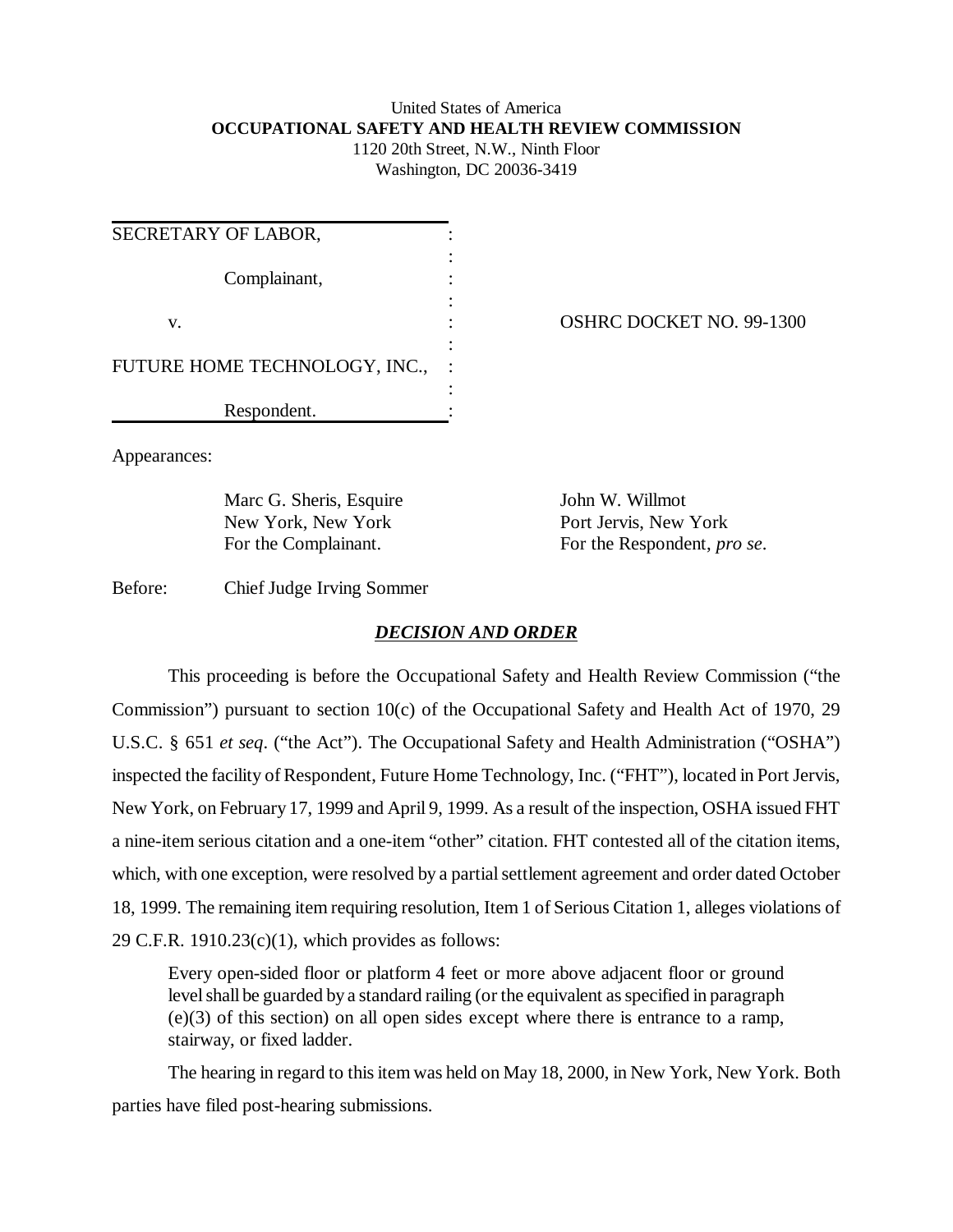#### *Background*

FHT manufactures modular housing, and the subject facility consists of about 7800 square feet of manufacturing space. Within this space are two fixed platforms that are parallel to each other and 60 feet apart; these platforms run the length of the production line along which the modular home units move as they are assembled and worked on. Spanning the 60 feet between the fixed platforms are movable platforms that are situated on both sides of the lengths of the modular home units as they go down the production line. Employees use both the fixed and the movable platforms to work on the modular home units, and they work on top of the units as well. (Tr. 9-10; 15-18; 22).

OSHA compliance officer ("CO") Michael Levy conducted the inspection accompanied by John Willmot, FHT's safety manager. On February 17, 1999, as they were walking through the facility, the CO and Willmot observed employee Keith Biccum putting shingles on the flat wooden surface of a modular home unit.<sup>1</sup> The units are usually 60 feet long and thus span the length between the two fixed platforms; however, the unit Biccum was working on was only 42 feet long and there was an 18-foot gap between one end of the unit and the fixed platform on that side. Biccum was working in a kneeling position 6 to 12 inches from the gap without fall protection, which exposed him to a fall of 11.75 feet to the concrete floor below. The CO photographed the scene and pointed out the hazard to Willmot.<sup>2</sup> He then spoke to Biccum, who said that normally an aluminum "pick" was put between the two movable platforms when work was done on a shorter modular home unit; the pick was situated about 3.5 feet below the gap, such that a fall from the unit would be only that distance. Willmot told the CO that this was the best method, and the CO observed this method in use when he returned to the facility on April 9, 1999. (Tr. 13-27; C-1-2).

During his inspection on April 9, 1999, the CO and Willmot saw employee Pete Rodgers standing on one of the movable platforms looking at the modular home unit in front of him; Rodgers, a plumber, later told the CO he was checking the unit's plumbing fittings. The platform was about 3 feet wide, and Rodgers, who was about 1.5 feet from the edge, had no fall protection and was

<sup>&</sup>lt;sup>1</sup>After a modular home unit is shipped to its final destination, the flat wooden surface sections are raised up to form a peaked roof and are then affixed to the unit. (Tr. 15).

<sup>&</sup>lt;sup>2</sup>The CO also drew C-4, a diagram showing this scene. (Tr. 21-25).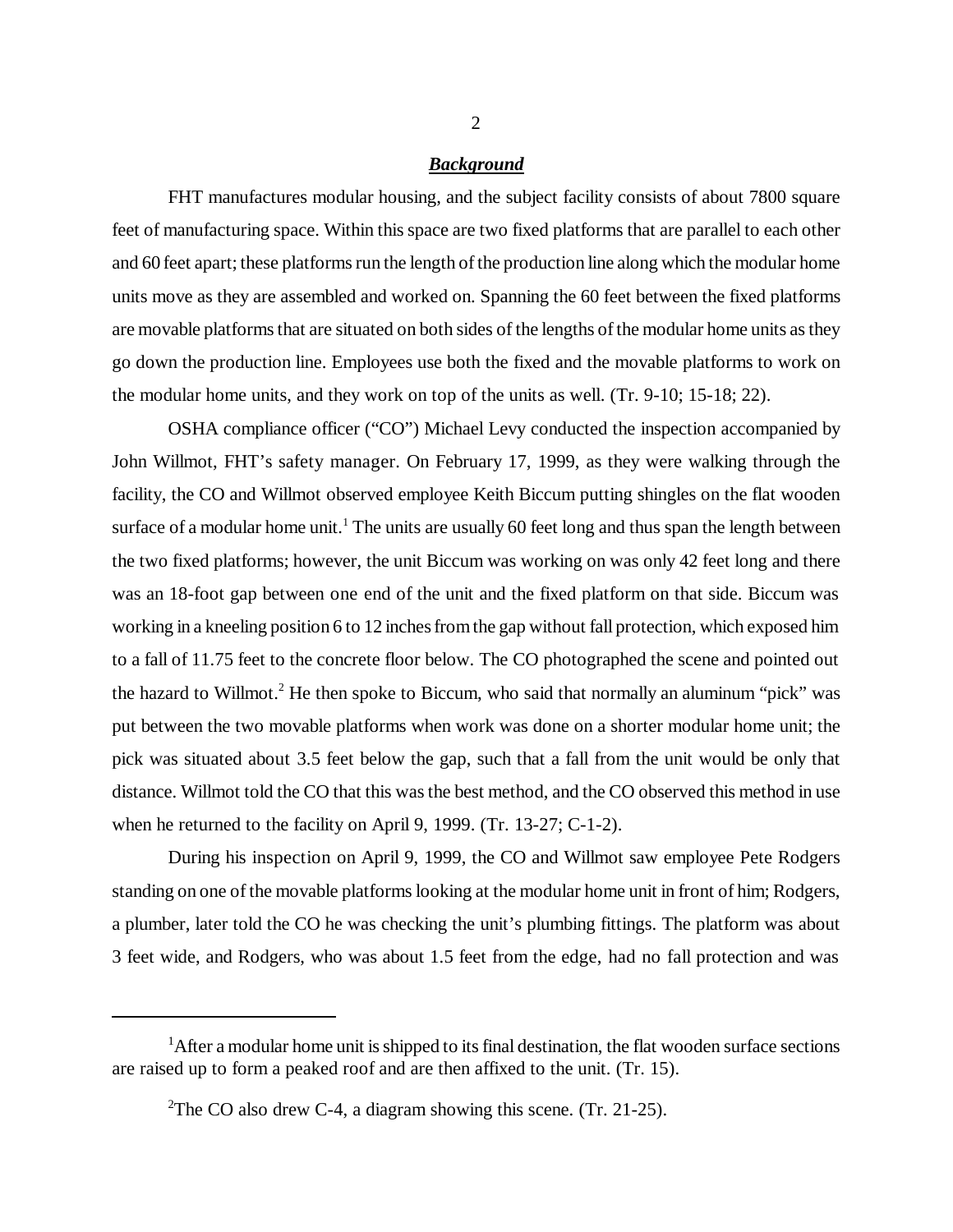exposed to a backwards fall of 8.25 feet to the floor below. The CO photographed Rodgers on the platform and discussed the hazard with Willmot, who indicated that stanchions with chains should have been put on the platform and that he did not know why they had not been.<sup>3</sup> (Tr. 27-37; C-3).

### *The Alleged Violations*

Item 1a of the citation alleges that on February 17, 1999, the employee installing roofing material was exposed to a fall hazard of approximately 11.75 feet. FHT contends the employee was not near the edge of the roof of the modular home unit, noting the CO's photos and his testimony that he did not measure the roof area and that the other employees he saw working near roof edges at the facility were protected by the portable picks. (Tr. 56). However, FHT's representative asked the CO at the hearing whether it was "possible" the employee was 2 to 3 feet from the edge, and the CO specifically testified that it was not possible and that the employee himself had told him that he was "right up" against the edge. (Tr. 56). FHT makes no other contentions in regard to this item and offered no evidence to rebut the CO's testimony, which establishes the alleged violation.<sup>4</sup> This item is accordingly affirmed, and, since an 11.75-foot fall onto a concrete floor could result in serious injury or even death, the violation was serious. (Tr. 48-49).

Item 1b alleges that on April 9, 1999, the employee checking plumbing fixtures was on an unguarded platform at a height of approximately 8.25 feet. FHT contends the cited standard does not apply to the movable platform that is the subject of this item; according to FHT, the platforms are mobile scaffolds or mobile work platforms which, pursuant to 29 C.F.R. 1910.29(3)(vii), do not require fall protection unless the work level is 10 feet or above. In support of its contention, FHT notes that 29 C.F.R. 1910.21(f)(17) defines the term "manually propelled mobile scaffold" as a "portable rolling scaffold supported by casters." FHT further notes that  $29 \text{ C.F.R. } 1910.23(g)(12)$ defines "mobile" as "manually propelled" and that 29 C.F.R. 1910.23(g)(13) defines "mobile work

<sup>&</sup>lt;sup>3</sup>C-4, the CO's diagram, also depicts this scene. (Tr. 35-37).

<sup>&</sup>lt;sup>4</sup>FHT does not dispute the applicability of the cited standard. Regardless, I agree with the Secretary that the definition of "platform" set out at 29 C.F.R. 1910.21(a)(4), together with the Commission's decision in *Clement Food Co.*, 11 BNA OSHC 2120, 2126 (No. 80-607, 1984), establishes that the cited standard applies to the working surface that is the subject of Item 1a.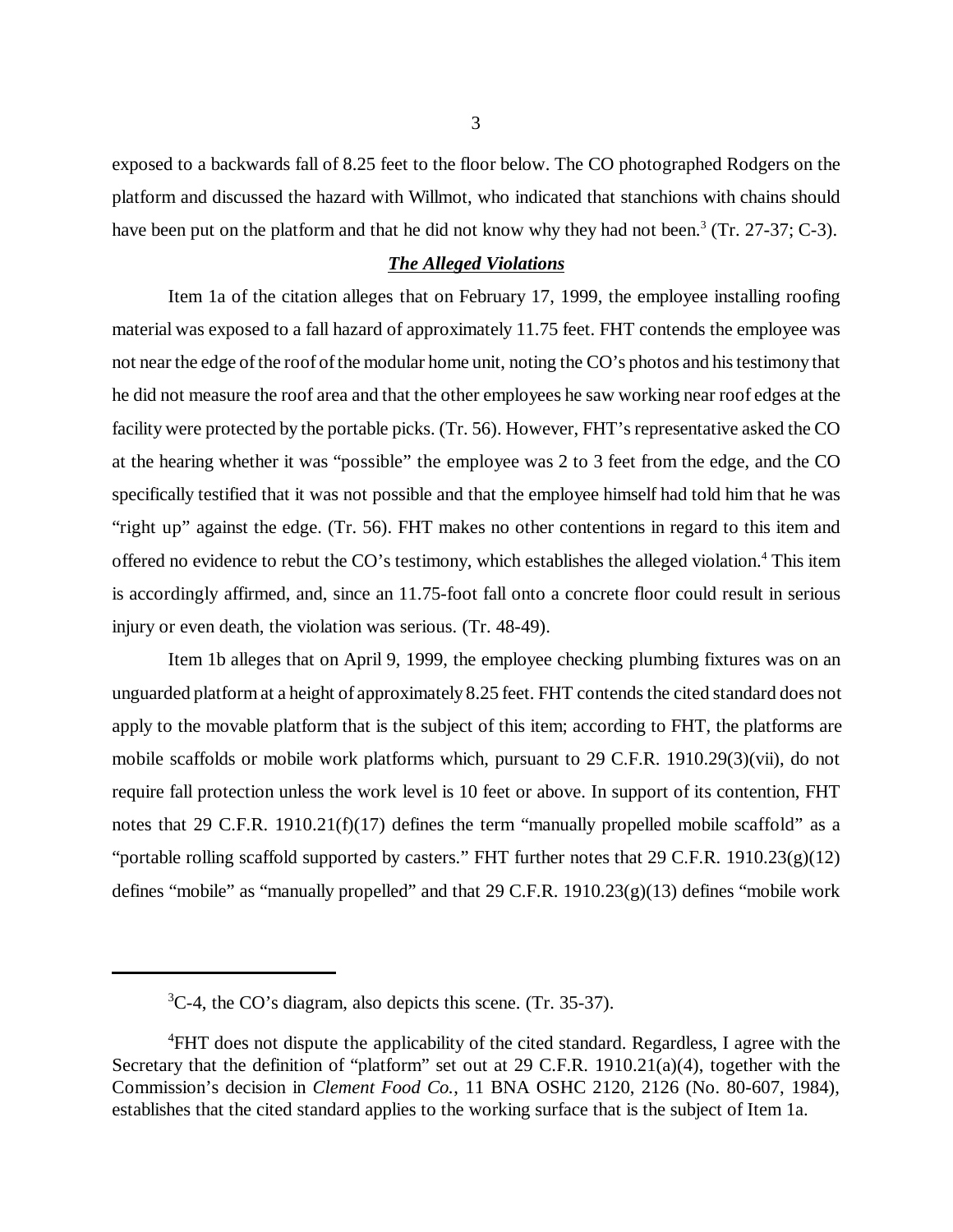platform" as "[g]enerally a fixed work level one frame high on casters or wheels, with bracing diagonally from platform to vertical frame."

The Secretary contends that the cited standard does apply to FHT's movable platforms, noting first the definition of "platform" set out at 29 C.F.R. 1910.21(a)(4), as follows:

A working space for persons, elevated above the surrounding floor or ground; such as a balcony or platform for the operation of machinery and equipment.

The Secretary also notes the case law that has recognized her interpretation of "platform" under  $1910.21(a)(4)$  as "any elevated surface designed or used primarily as a walking or working surface, and any other elevated surfaces upon which employees are required or allowed to walk or work while performing assigned tasks on a predictable and regular basis." *See Superior Elec. Co. v. OSHRC*, 123 F.3d 199 (8th Cir. 1997), and cases cited therein. Finally, the Secretary notes that the movable platforms at FHT's facility do not have "bracing diagonally from platform to vertical frame," as required by 1910.23 (g)(13), *supra*, and that they are a permanent part of the operation and thus do not meet the definition of "scaffold" set out at 29 C.F.R.  $1910.21(g)(15)$ , as follows:

Any temporary elevated platform and its necessary vertical, diagonal, and horizontal members used for supporting workmen and materials.

I agree with the Secretary that the cited standard applies, based on the CO's testimony, which FHT did not rebut, and on R-1-9, various photographs of the movable platforms in the facility. According to the CO, the platform system was designed specifically for FHT's operations and cannot be used anywhere else. The movable platforms are supported by two vertical members that have no diagonal or other bracing, and the main weight-bearing load is on the ends of the platforms, where they are attached by wheels to tracks in the fixed platforms. The vertical members of the movable platforms have wheels that sit in grooves on the floor, and employees manually push the platforms up and down the production line as part of the manufacturing process; however, the platforms can only move backwards and forwards in the grooves, parallel to the fixed platforms, and otherwise remain in place in the facility. In addition, employees are up on the movable platforms daily to work on the home units; as the CO put it, they are "constantly" on the platforms. (Tr. 38-42; 54-61).

In view of the record, I conclude that the movable platforms are a permanent part of FHT's manufacturing process, that they are "platforms" rather than "scaffolds" within the meaning of the relevant OSHA regulations, and that the Secretary has cited the appropriate standard in regard to this